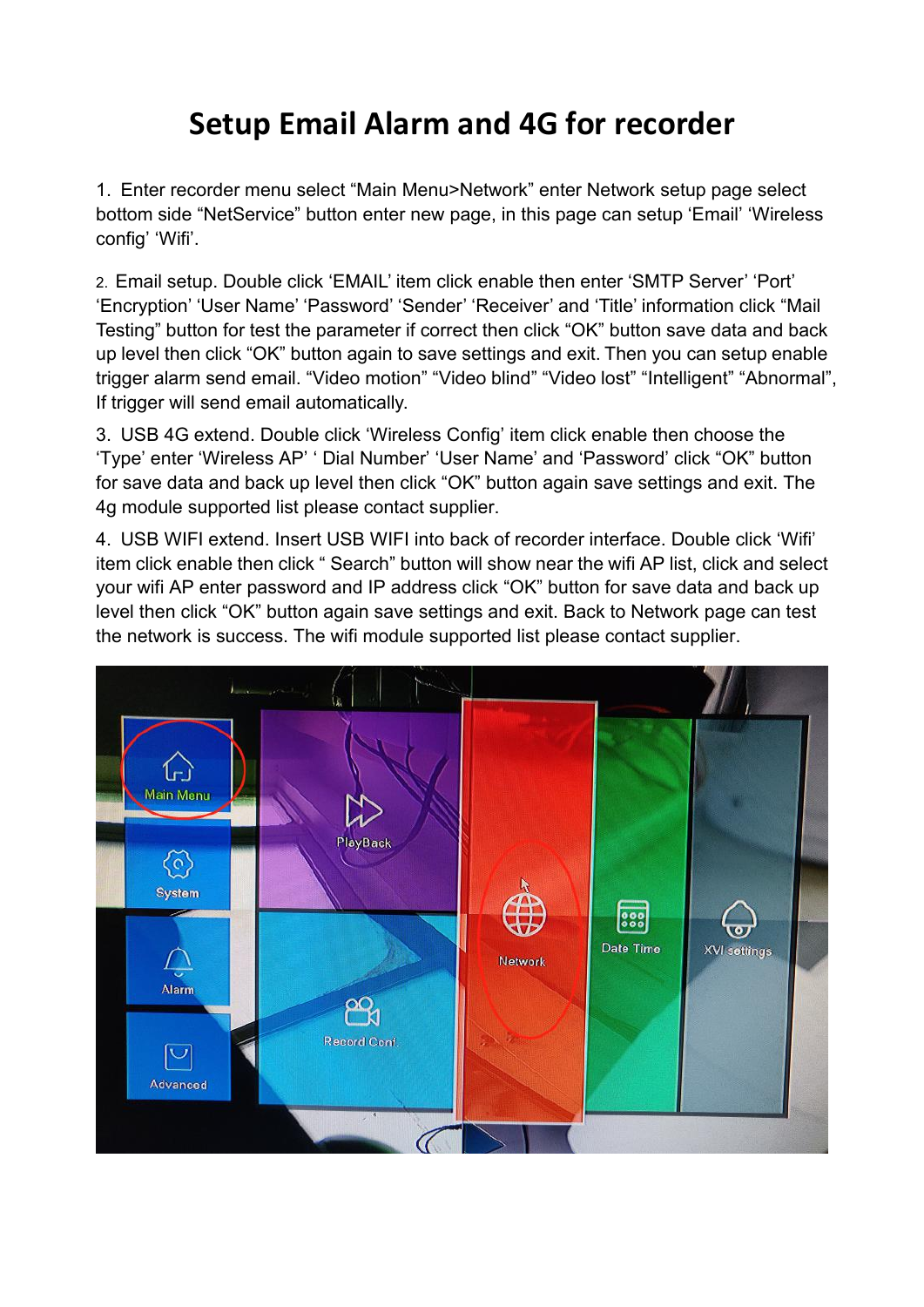| NetService                | Net Server Info         |                    |  |
|---------------------------|-------------------------|--------------------|--|
| <b>NTP</b>                | 0: NTP:60               |                    |  |
| <b>EMAIL</b>              | n. Vour SMTR Server:25  |                    |  |
| <b>IP FILTER</b>          | 0:0:0                   |                    |  |
| <b>DDNS</b>               | <b>DDNS Set Invalid</b> | Email setup        |  |
| <b>FTP</b><br><b>ARSP</b> | $0:$ FTP                |                    |  |
| AlarmServer               | 0:                      |                    |  |
| <b>Wireless Config</b>    |                         | <b>4G</b> extend   |  |
| <b>UPNP</b>               | $\omega$                |                    |  |
| Wifi -                    | <b>Not enghlad</b>      |                    |  |
| <b>RTSP</b>               | 1:554                   | <b>WIFI</b> extend |  |
| Cloud -                   | <b>Connected</b>        |                    |  |
| <b>Mobile reported</b>    | Enable                  |                    |  |
| <b>USB tethering</b>      | Not enabled             |                    |  |
|                           |                         |                    |  |
|                           |                         |                    |  |
|                           |                         |                    |  |
|                           |                         |                    |  |
|                           |                         | 5                  |  |
|                           |                         |                    |  |
|                           |                         |                    |  |
|                           |                         |                    |  |

## Email setup

| NetService<br><b>NTP</b>                                                                                                             | <b>Net Server Info</b><br>0: NTP:60                                                                   |                                                                         |  |
|--------------------------------------------------------------------------------------------------------------------------------------|-------------------------------------------------------------------------------------------------------|-------------------------------------------------------------------------|--|
| VM ATL<br><b>IP FILTER</b><br><b>DDNS</b><br><b>FTP</b>                                                                              | 1: smtp.qq.cm.r468                                                                                    | <b>EMAIL</b>                                                            |  |
| <b>ARSP</b><br>AlarmServer<br><b>Wireless Config</b><br><b>UPNP</b><br><b>Wifi</b><br><b>RTSP</b><br><b>Cloud</b><br>Mobile reported | Enable<br>SMTP Server <i>smtp.qq.com</i><br>Port<br><b>Encryption</b><br><b>User Name</b><br>Password | 図<br>465<br><b>SSL</b><br>$\mathbf{F}$<br>936-13064@qq.com<br>$\bullet$ |  |
| <b>USB</b> tethering                                                                                                                 | Sender<br>Receiver<br><b>Title</b><br><b>Test success</b>                                             | 93643064@qq.com<br>93643064@qq.com;<br><b>Alarm Message</b><br>Cancel   |  |
|                                                                                                                                      |                                                                                                       | May Testing                                                             |  |